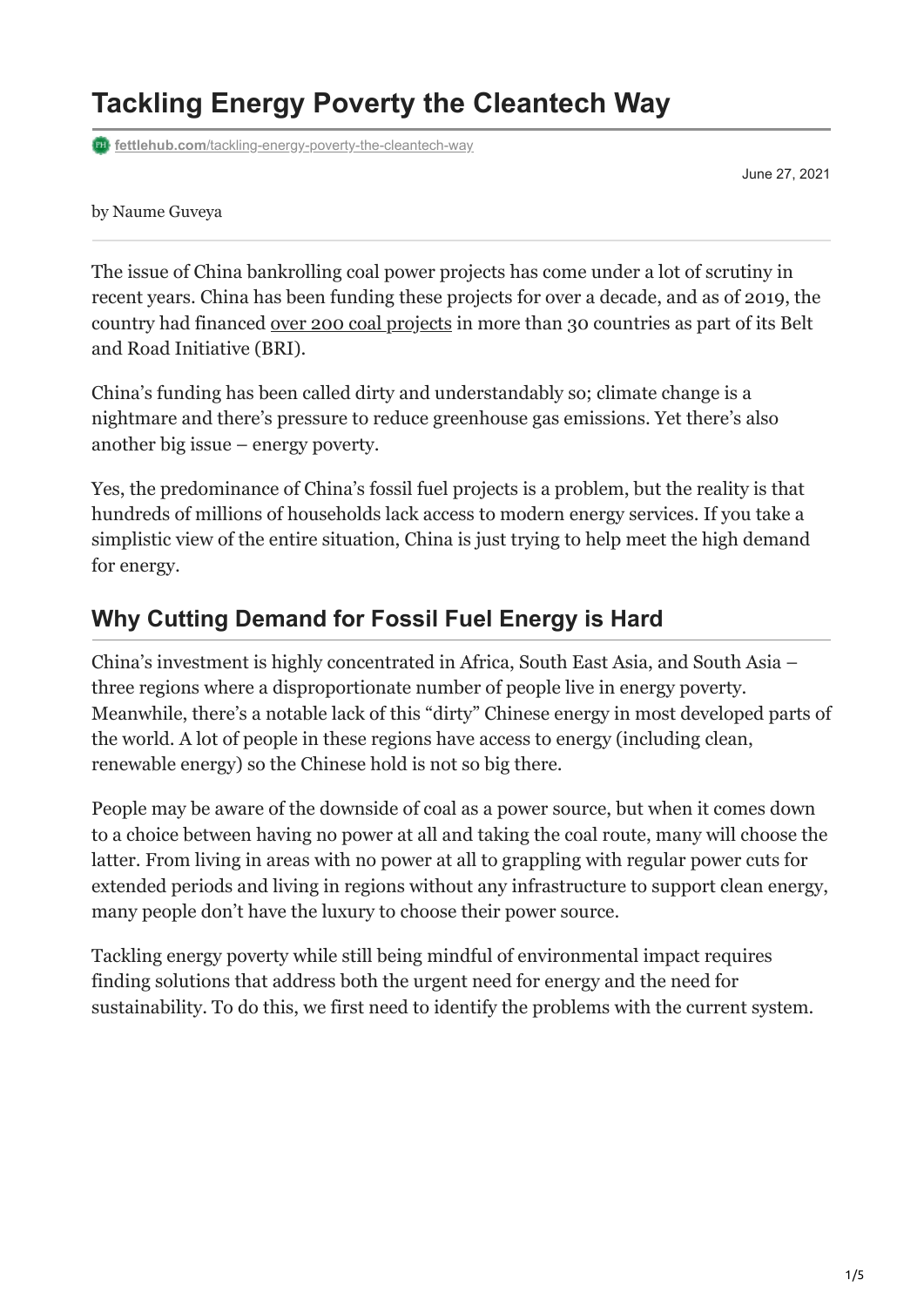**China's Global Investments in Coal** 



## **The Problems with the Current Energy Setup**

Here's a rundown of some of the major problems.

#### 1. **The true cost of Chinese financing**

In addition to contributing to greenhouse gas emissions, China's coal projects are also called dirty because they apparently often involve opaque contracts that trap low-income countries in debt. There's even concern among Western countries that the financing is China's strategic attempt at gaining economic and political influence in the African and Asian regions.

Bottom line – the more debt low-income countries get into, the harder it is to tackle energy poverty.

#### 2. **The lack of global energy finance**

The countries most affected by energy poverty are also the same regions most affected by general poverty. These low-income countries often rely on aid from developed nations, but the developed countries have not stepped up their energy finance, green or not.

On the other hand, China is playing a dominant role in global energy finance. For example, China's biggest policy banks invested close to \$200 billion into overseas energy sectors between 2007 and 2016. This investment is as much as all the energy funding availed by all the biggest Western-backed multilateral development banks, according to the American research group, [Brookings Institute](https://www.brookings.edu/research/why-the-united-states-should-compete-with-china-on-global-clean-energy-finance/).

#### 3. **The lack of infrastructure**

This problem is closely linked to the lack of energy finance. The infrastructure investment needed to support the curbing of energy poverty is beyond the reach of many low-income countries. For example, [Wood Mackenzie projected](https://www.woodmac.com/news/feature/deep-decarbonisation-the-multi-trillion-dollar-question/?utm_source=gtmarticle&utm_medium=web&utm_campaign=wmpr_griddecarb) that the US will need around \$4.5 trillion to convert to 100% renewable energy. While this is possible for the US, such amounts are simply not an option for developing nations.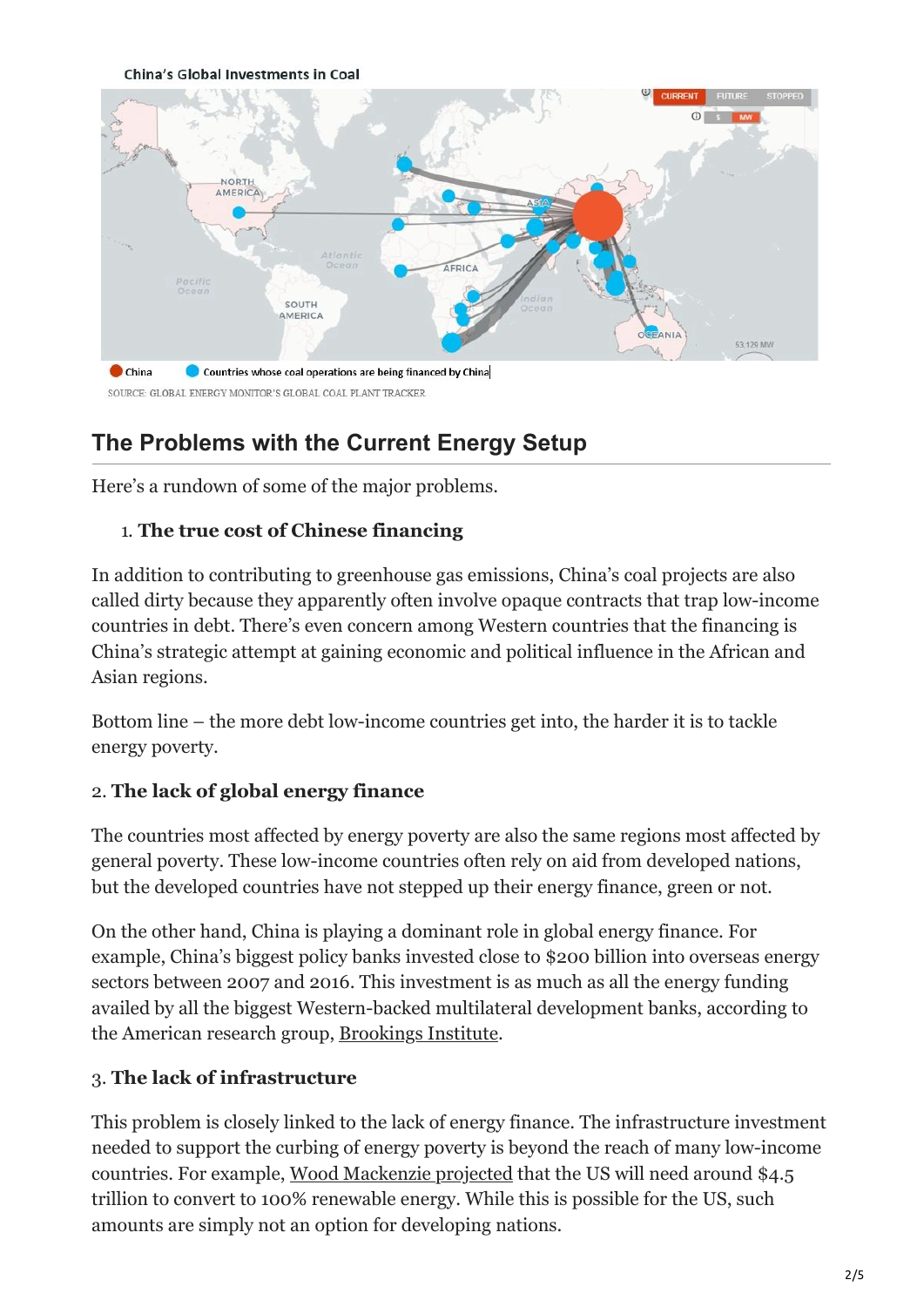#### 4. **Renewable energy sources are expensive**

Much discussion around curbing energy poverty revolves around renewable energy sources as a solution. However, for many people, phasing out coal and shifting to renewable energy means an increase in utility bills, and consequently, an increase in energy poverty.

Although the cost of renewable energy is falling, there's still a big affordability gap. A lot of people still regard renewable energy sources as expensive and inaccessible, prompting the need for more public financing to subsidise energy access. Without this, renewable energy will remain out of reach for many.

#### 5. **Renewable energy has its limitations**

Considerable progress has been made towards embracing renewables such as wave, wind and solar. But while it's theoretically plausible for renewable energy sources to provide all of the world's power requirements, this idea is a bit impractical and perhaps even unprofitable.

For instance, climate change is causing extreme weather conditions that can affect certain power sources. The recent [cold wave in Texas](https://en.wikipedia.org/wiki/February_2021_North_American_cold_wave) is proof – solar panels were covered in snow and wind turbines froze, leaving millions of people without power. If we are going to deal with energy poverty, we'll need to develop sustainable power sources that complement renewable energy sources and scale as needed.

## **Solutions to Energy Poverty**

It looks like world leaders are starting to take a more serious stance against energy poverty and China's financing of fossil fuels.

For example, developed countries are discussing energy projects in Asia and Africa that are funded by both private and public investors. The US has even proposed setting up infrastructure to rival the BRI. China is also amping up its promises to scale down coal project financing and it may start funding green infrastructure projects in the near future.

Energy funding is likely to become more available, but even with funding, efficiency is key to curbing energy poverty. Without efficient, sustainable solutions that can be scaled to help many people, the funding won't go far. This brings us to cleantech, a solution that can help make clean energy available in a way that's efficient and sustainable.

## **How Cleantech Can Address Energy Poverty**

Cleantech is showing a lot of potential in terms of providing scalable, sustainable energy at a reasonable cost. The following are some examples of cleantech at work.

#### **Flexible alternating current transmission systems (FACTS) technology**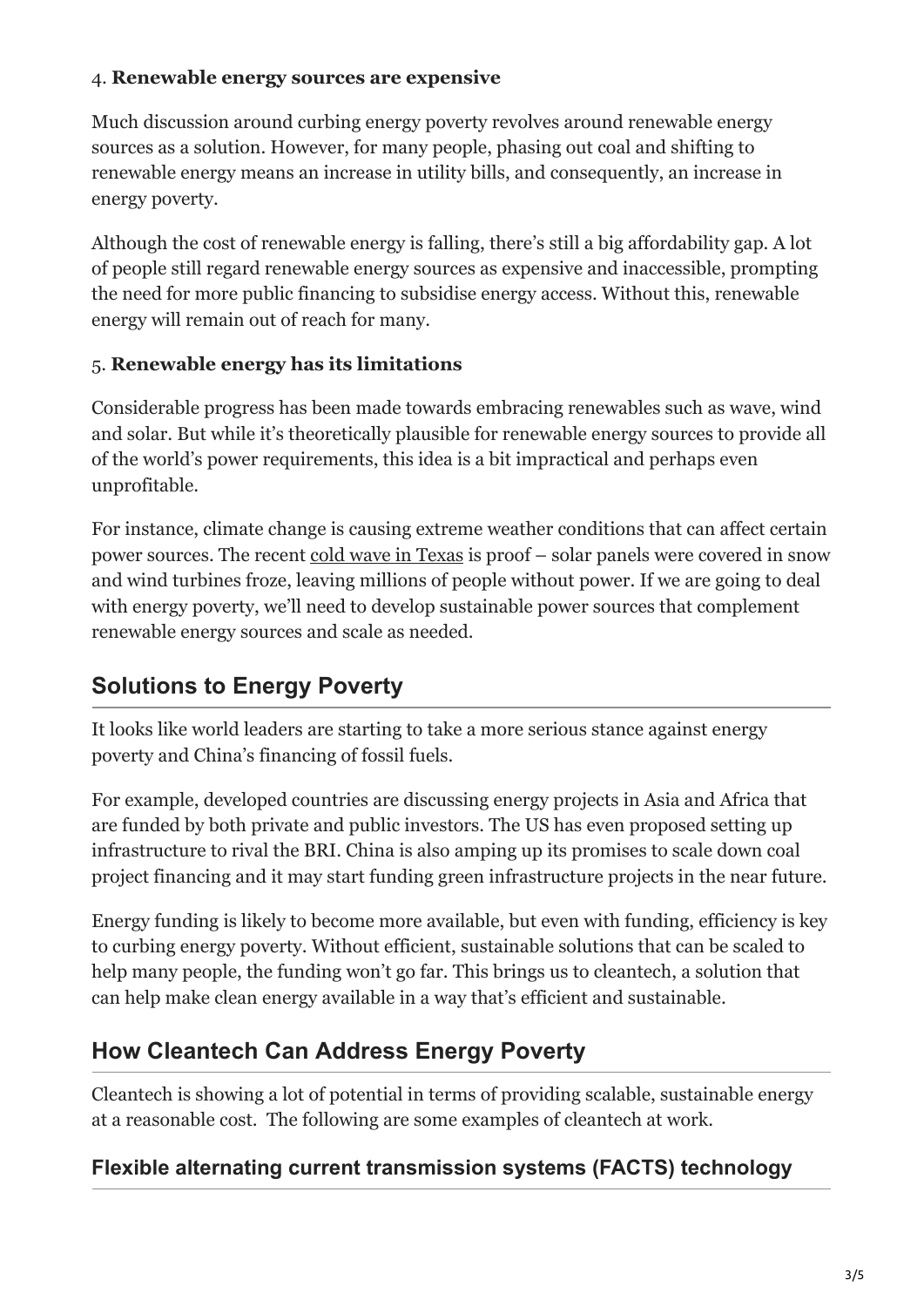In Colombia, cleantech is making the [transition to sustainable energy cost efficient](https://www.tdworld.com/test-and-measurement/article/21157520/empresas-pblicas-de-medelln-employs-flexible-alternating-current-transmission-system), thus helping to curb energy poverty in this South American country. Using flexible alternating current transmission systems (FACTS) technology, which manages grid power flow, one of Colombia's main utility companies has managed to improve energy access without investing in new infrastructure.

The technology is providing environmental benefits, improving system reliability and lowering operational costs, thereby reducing customers' energy bills. Leveraging this technology to optimise existing energy infrastructure can go a long way in reducing energy poverty.

## **Fusion energy**

Fusion energy has lots of potential to provide safe and sustainable electrical power, especially considering that hydrogen is found abundantly across the globe. But nuclear fission reactors are complicated and costly, hence fusion energy is not as big as it could potentially be. Fortunately, cleantech companies are stepping up their efforts to make fusion energy more widely available.

For example, [Tokamak Energy](https://www.tokamakenergy.co.uk/) is looking to provide "commercial fusion energy that is globally deployable," through its spherical tokamaks and HTS **magnet technology**. These tokamaks can be installed in decommissioned coal power plants, eliminating the need for new infrastructure, grid connections, and a lot of installation time.

With funding and the right systems, fusion energy will make it easier to scale energy production and go a long way in curbing energy poverty.

## **Decentralised energy solutions**

By combining distribution networks, digital highways, partnerships and clean technology, [Bboxx](https://www.bboxx.com/) is decentralising energy solutions and helping utility companies scale and reach their customers more efficiently. Decentralising power solutions makes it easier for people in remote locations to access clean and safe energy. Since a significant number of people who are affected by energy poverty live in remote locations, the ability to service these areas will help reduce the poverty.

These are just a few examples of how cleantech is proving to be a scalable, cost-effective and efficient solution for tackling energy poverty. Cleantech is the present and the future; we need to start harnessing its power to make a change.

### **The Way Forward**

Going forward, we need to rethink [how we deal with energy poverty](https://fettlehub.com/are-we-going-to-achieve-the-sdgs/). Renewable energy is great, but we don't have to ignore other viable energy solutions. Energy poverty is not pretty and climate change is not making things any easier, so it's probably best to make the most of all the available options.